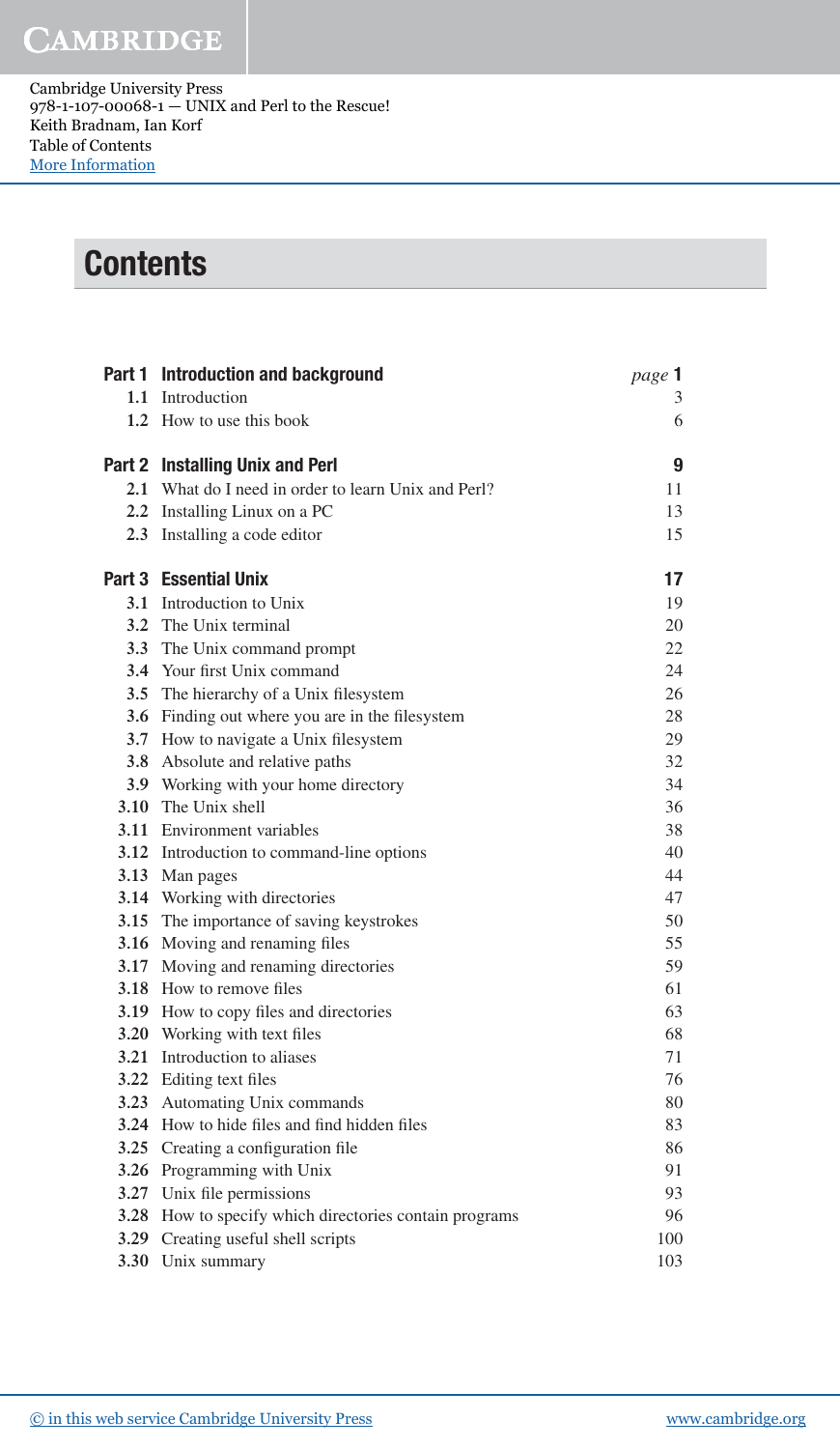**CAMBRIDGE** 

Cambridge University Press 978-1-107-00068-1 — UNIX and Perl to the Rescue! Keith Bradnam, Ian Korf Table of Contents [More Information](www.cambridge.org/9781107000681)

## vi Contents

|        | <b>Part 4 Essential Perl</b>               | 105 |
|--------|--------------------------------------------|-----|
|        | 4.1 Hello world                            | 107 |
|        | 4.2 Scalar variables                       | 110 |
|        | 4.3 Use warnings                           | 114 |
|        | 4.4 Maths and functions                    | 117 |
|        | 4.5 Perl vs. perl                          | 123 |
|        | 4.6 Conditional statements                 | 125 |
|        | 4.7 Use strict                             | 132 |
|        | 4.8 Stopping programs                      | 138 |
|        | 4.9 Working with strings                   | 141 |
|        | 4.10 Dealing with special characters       | 147 |
|        | 4.11 Matching operators                    | 149 |
|        | 4.12 The transliteration operator          | 156 |
|        | 4.13 List context                          | 160 |
|        | 4.14 Introduction to Arrays                | 163 |
|        | 4.15 Array manipulation                    | 169 |
|        | 4.16 The @ARGV array                       | 176 |
|        | 4.17 Defined and undefined variables       | 180 |
|        | 4.18 Sorting                               | 183 |
|        | 4.19 Introduction to loops                 | 187 |
|        | 4.20 More loops                            | 192 |
|        | 4.21 Loop control                          | 197 |
|        | 4.22 Data input and output                 | 202 |
|        | 4.23 Reading and writing files             | 207 |
|        | 4.24 Introduction to hashes                | 214 |
|        | 4.25 Working with hashes                   | 220 |
|        | 4.26 Introduction to regular expressions   | 225 |
|        | 4.27 Regular expression metacharacters     | 227 |
|        | 4.28 Working with regular expressions      | 235 |
|        | 4.29 Interacting with other programs       | 241 |
|        | 4.30 Using functions and subroutines       | 246 |
|        | 4.31 Returning data from a subroutine      | 251 |
|        | 4.32 Part 4 summary                        | 255 |
| Part 5 | <b>Advanced Unix</b>                       | 257 |
|        | 5.1 Introduction to advanced Unix          | 259 |
|        | 5.2 Introduction to process control        | 263 |
| 5.3    | The grep command                           | 269 |
|        | 5.4 Viewing and controlling program output | 274 |
| 5.5    | Redirecting input and output               | 276 |
| 5.6    | Standard error                             | 282 |
|        | 5.7 Connecting commands with pipelines     | 285 |
|        | 5.8 Advanced text manipulation             | 289 |